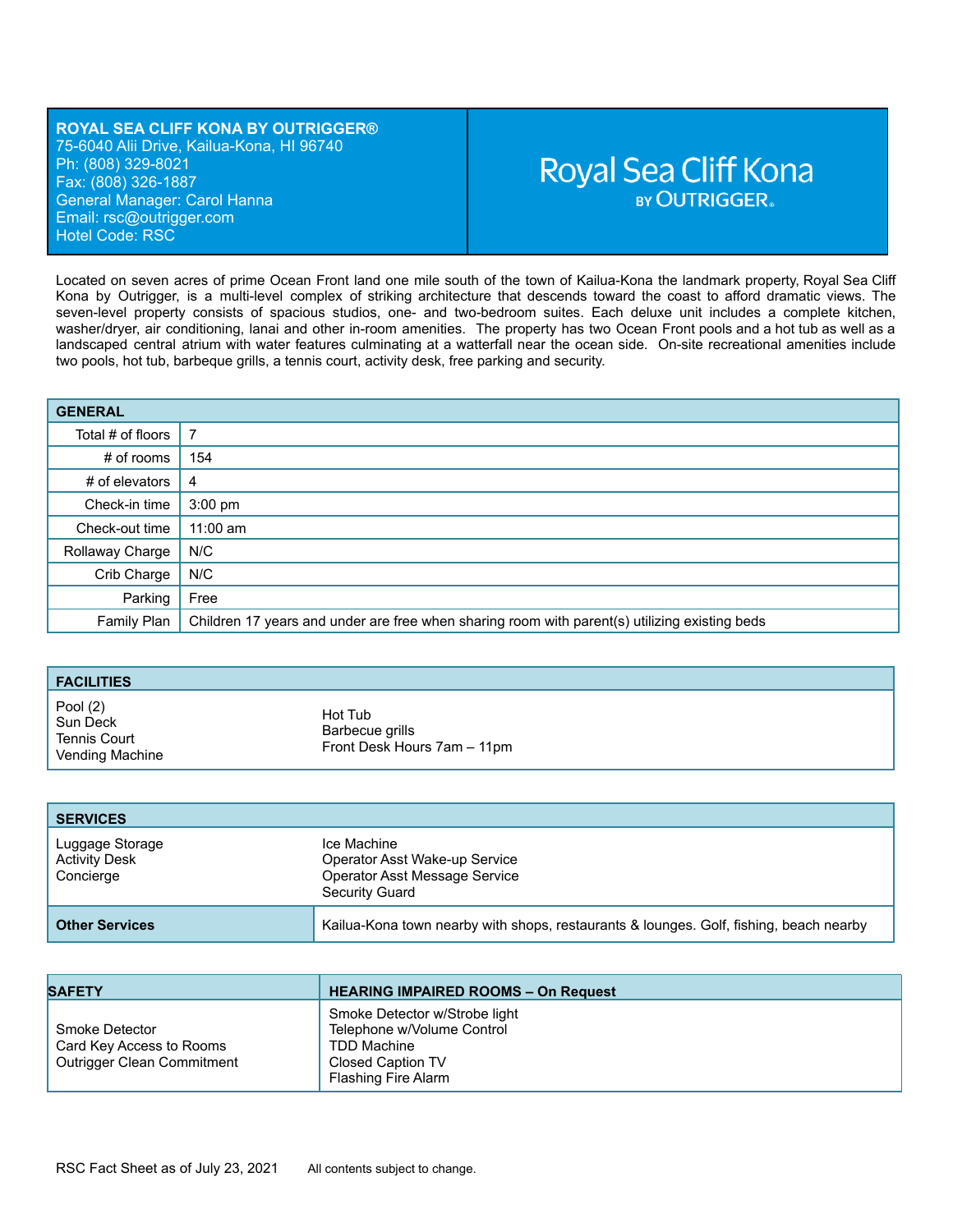|                     | The Outrigger Clean Commitment provides the highest standards for health and safety, and was developed with<br>Ecolab, the global leader in hospitality cleaning, to meet the Stay Safe standards of the American Hotel Lodging. |
|---------------------|----------------------------------------------------------------------------------------------------------------------------------------------------------------------------------------------------------------------------------|
| <b>Other Safety</b> | Partial ADA Accommodations achievable.                                                                                                                                                                                           |
|                     | Property conforms to the State of Hawaii Smoke Free Law<br>All guest rooms and common areas are non-smoking.                                                                                                                     |

| <b>CATEGORY DESCRIPTION (Unit Choice:</b> selected units may be booked specifically by unit number) |                                    |                          |                   |                |                                        |
|-----------------------------------------------------------------------------------------------------|------------------------------------|--------------------------|-------------------|----------------|----------------------------------------|
| Room<br>Code                                                                                        | <b>Room Name</b>                   | Unit<br><b>Choice</b>    | Size<br>(sq. ft.) | Max<br>Pax     | <b>Description</b>                     |
|                                                                                                     | Studio                             | UC.                      | 600 - 650 sf      | $\overline{2}$ | Floors 1-5, 1Q or 1K                   |
| <b>GSQ</b>                                                                                          | Bedroom Garden View                | $-$                      | 850 - 925 sf      | $(1-4)$        | Floors 1-6, 1Q or 2T / 1HD             |
| <b>OSK</b>                                                                                          | Bedroom Ocean View                 | UC.                      | 850 - 925 sf      | $(1-4)$        | Floors 1-6, 1Q or 2T / 1HD             |
|                                                                                                     | Bedroom Ocean Front                | $-$                      | 850 - 925 sf      | $(1-4)$        | Floors 3-4, 1Q or 2T / 1HD             |
| G2SKQ                                                                                               | 2 Bedroom/2 Bath Garden View       | $\overline{\phantom{a}}$ | 1100 - 1300 sf    | $(1-6)$        | Floors 1-6, 1K/1Q/1HD                  |
| O <sub>2</sub> SKQ                                                                                  | 2 Bedroom/2 Bath Ocean View        | UC.                      | 1100 - 1300 sf    | $(1-6)$        | 7th floor only, 1K/1Q/1HD or 1Q/2T/1HD |
|                                                                                                     | 2 Bedroom/2 Bath Ocean Front       | UC                       | 1100 - 1300 sf    | $(1-4)$        | Floors 2-4, 1K/1Q or 1Q/2T             |
|                                                                                                     | 2 Bedroom/2.5 Bath Ocean Front     | UC                       | 1100 - 1300 sf    | $(1-4)$        | 2 <sup>nd</sup> floor only, 2K         |
|                                                                                                     | 2 Bedroom/2 Bath Royal Ocean Front | $\overline{\phantom{a}}$ | 2179 sf           | $(1-4)$        | $2nd$ floor only, $2K$                 |

| <b>Year-End Cancellation Policy</b> | Cancellations at any time or "no shows" for bookings scheduled to arrive during<br>December 22 to 31 inclusive are subject to 100% charge on entire stay.                                                                                                            |
|-------------------------------------|----------------------------------------------------------------------------------------------------------------------------------------------------------------------------------------------------------------------------------------------------------------------|
| <b>Cancellation Policy</b>          | All rates are subject to unique cancellation policies that will be transmitted through our system.<br>Guests are encouraged to review the cancellation and deposit policies when making a<br>reservation to ensure the reservation rules for each booking are clear. |

|                           | General Excise Tax 4.712%.                                            |
|---------------------------|-----------------------------------------------------------------------|
| Taxes (Subject to Change) | Hawaii State Transient Accommodations Tax 10.25%.                     |
|                           | Hawaii County Transient Accommodations Tax 3%, effective Jan 1, 2022. |

| <b>ROOM FEATURES</b>                                                                                                        |                                                                                                                              |                                                                                                |                                                                                                          |
|-----------------------------------------------------------------------------------------------------------------------------|------------------------------------------------------------------------------------------------------------------------------|------------------------------------------------------------------------------------------------|----------------------------------------------------------------------------------------------------------|
| Air Conditioning<br>Alarm Clock / Radio<br>Automated Wake-up call<br>Automated Voicemail<br>Lanai<br><b>Blackout Drapes</b> |                                                                                                                              | Cable TV<br>Color TV<br>Internet Access<br>Electronic Door Locks<br>Hair Dryer<br>In-room safe | Iron / Ironing Board<br>Kitchen<br>Refrigerator<br>Smoke Detector<br>Tables & Chairs<br>Tub/Shower Combo |
| <b>Other Features</b>                                                                                                       | Washer/dryers in all units. Complimentary high speed wireless Internet in all units and at the 2 swimming pools<br>and lobby |                                                                                                |                                                                                                          |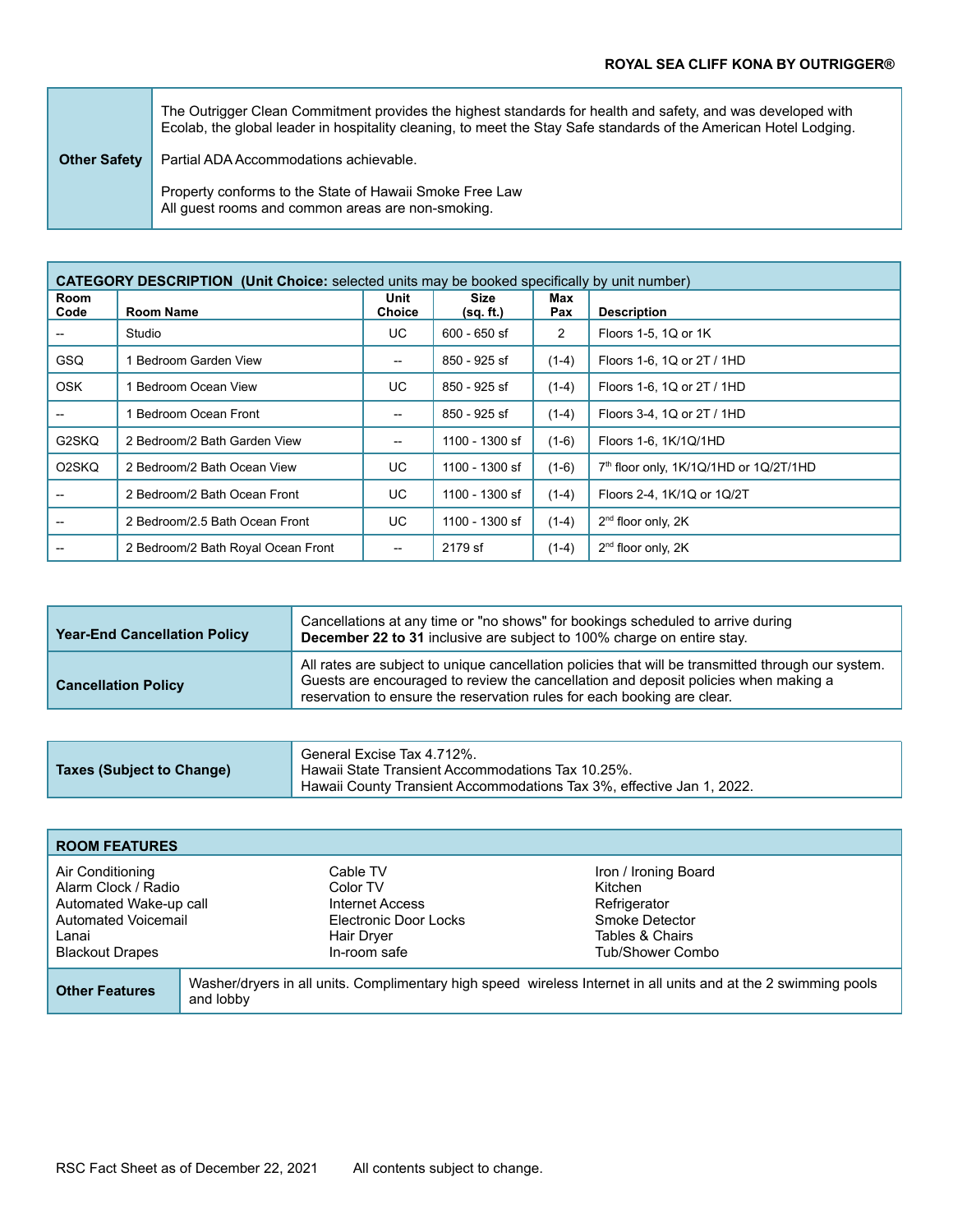| <b>KITCHEN INFORMATION</b>                                                                  |                                                              |
|---------------------------------------------------------------------------------------------|--------------------------------------------------------------|
| Full stove and oven in each unit<br><b>Cooking Utensils</b><br>Microwave<br>Sink<br>Toaster |                                                              |
|                                                                                             |                                                              |
|                                                                                             | Two (2) night minimum stay required January 1 - December 21. |

| <b>Minimum Night Requirement</b> | Four (4) night minimum stay required December 22 – December 31.                                                                                                                                                                                                                                                                     |
|----------------------------------|-------------------------------------------------------------------------------------------------------------------------------------------------------------------------------------------------------------------------------------------------------------------------------------------------------------------------------------|
|                                  |                                                                                                                                                                                                                                                                                                                                     |
| <b>Damage Protection Charge</b>  | Effective for new bookings from September 1, 2021, a \$59 Damage Protection Charge covers<br>accidental damages up to \$2,000. One time, per stay charge plus 4.712% General Excise Tax;<br>10.25% Hawaii State Transient Accommodation Tax & effective January 1, 2022 Hawaii County<br>Transient Accommodations Tax 3% collected. |

| <b>Mandatory Cleaning Charge</b> | All stays are subject to a Mandatory Cleaning Charge of \$264 (1 Bdrm) & \$314 (2 Bdrm) plus<br>4.712% General Excise Tax; 10.25% Hawaii State Transient Accommodations Tax & effective<br>January 1, 2022 Hawaii County Transient Accommodations Tax 3%. All charges and taxes<br>subject to change. |
|----------------------------------|-------------------------------------------------------------------------------------------------------------------------------------------------------------------------------------------------------------------------------------------------------------------------------------------------------|
|                                  |                                                                                                                                                                                                                                                                                                       |

| <b>Accepted Credit Cards</b> |      |  |
|------------------------------|------|--|
| <b>American Express</b>      |      |  |
| Mastercard                   |      |  |
| Visa                         |      |  |
| <b>BC Korean Cc</b>          |      |  |
| China Union Pay              |      |  |
| Diners Club                  |      |  |
| Discover Card                |      |  |
| <b>JCB</b>                   |      |  |
|                              |      |  |
| <b>GDS</b>                   |      |  |
| Galileo                      | 9029 |  |
|                              |      |  |

| Galileo    | 9029          |
|------------|---------------|
| Worldspan  | <b>RSC</b>    |
| Sabre      | 23440         |
| Amadeus    | <b>KOARSC</b> |
| Chain Code | 0R            |
|            |               |